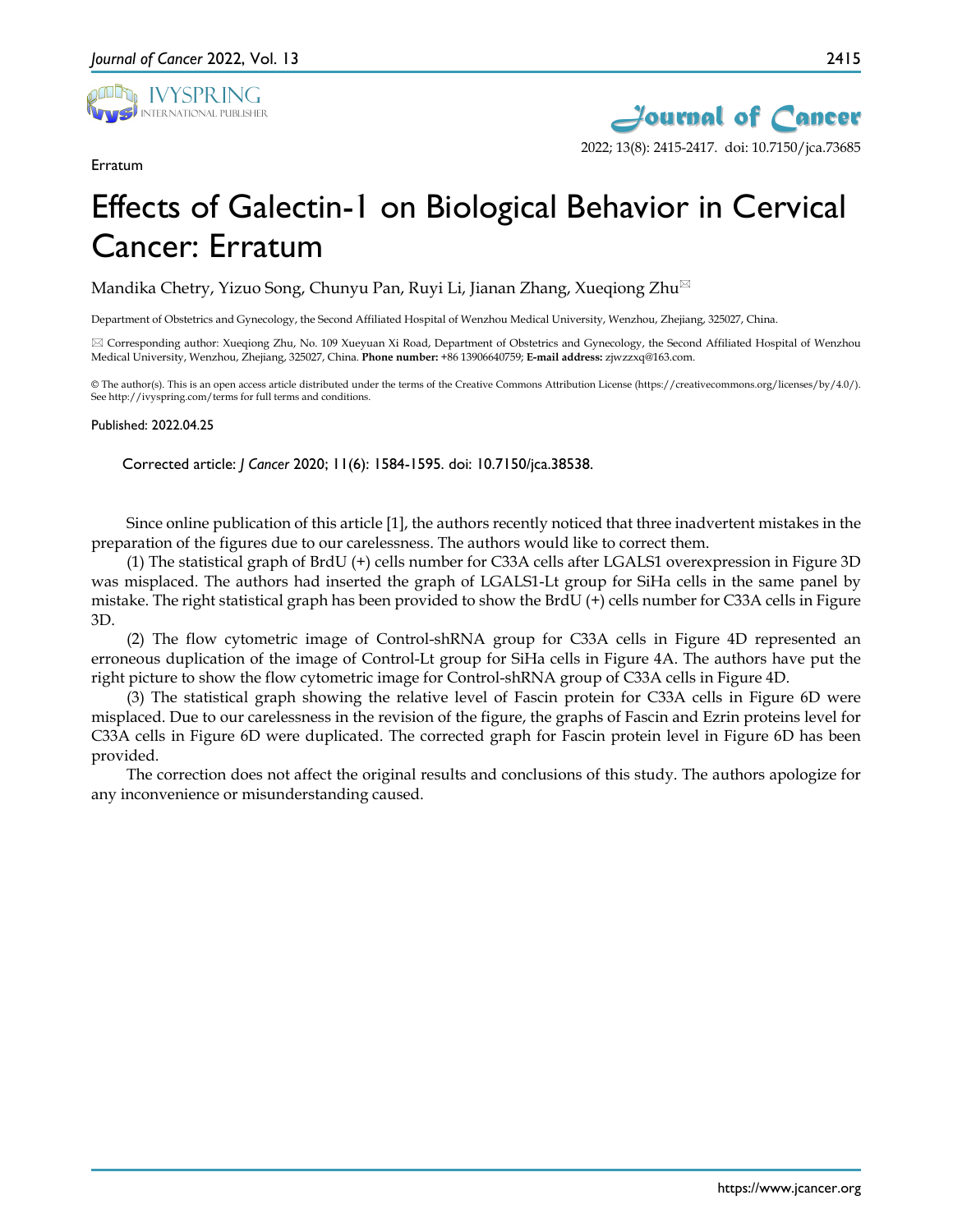



**Figure 4.** The corrected new figure.